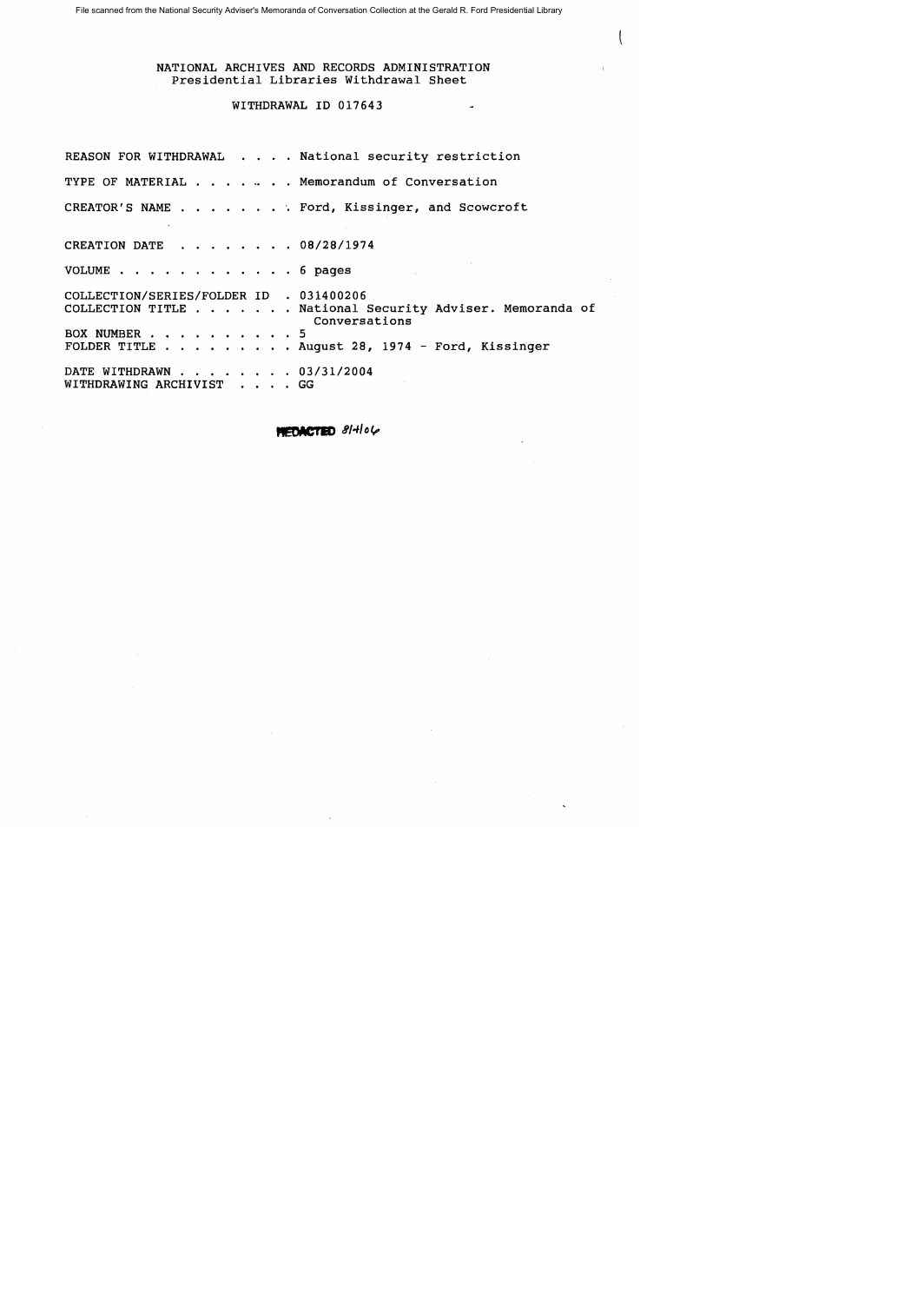#### THE WHITE HOUSE

WASHINGTON

#### DICLASSIPIED · E.O. 1~958 SEC. 3.8 WITH PORTIONS EXEMPTED E.O.12958 SEC. 1.5 *(t&.)*

W dal NARA DATE 8/4/06

 $\mathcal{B}\texttt{ECREF}/\text{NODIS}/\text{XGDS}$ 

### ~OS-d( *11-/, M.Mv 31,/,,) 05D..I.4I/*<sup>I</sup> *s-I.s"*

#### MEMORANDUM OF CONVERSATION

PARTICIPANTS:

President Ford

Dr. Henry A. Kissinger, Secretary of State and Assistant to the President for National Security Affairs

Lt. General Brent Scowcroft, Deputy As sistant to the President for National Security Affairs

DATE AND TIME:

Wednesday, August 28, 1974

PLACE:

The Oval Office

Kissinger: Any problem Waldheim can solve isn't difficult. He is dull and boring.

The Greeks have leaked the letter to Karamanlis. They are playing the hysterical game. They must come to us eventually and come to the point that they accept a federated Cyprus.

President: I think things are going our way.

Kissinger: Yes. The real problem in Greece....I didn't want the Junta. It tended to radicalize the military and left the left intact. If the coup could stop at Karamanlis, okay, but maybe it won't. It's 50/50 at best, After all, Karamanlis failed once before.

President: Was he elected?

FORD

Kissinger: Yes, but he was thrown out by the Queen. He couldn't be that strong. After that, the country weakened and in '67 it was either military or Papandreau. That is our real problem in Greece.

**&ECREP/NODIS/XGDS** 

ULLOWYLICYTTA DECFYREEED ON THUL TO TIGHT cc: s: S ~T,'\T~-.-rr--~::, ~"~:-'~~,TVrtI~~:'1  $Z$ 59 $H$ 1  $\overline{u}$ 2 $\overline{u}$  . The state of  $\overline{u}$  ,  $\overline{u}$  is  $\overline{u}$ EXEVILL ENOR CECTO IN SCIVESIEICVILON NORLLVILLES OF THE STREET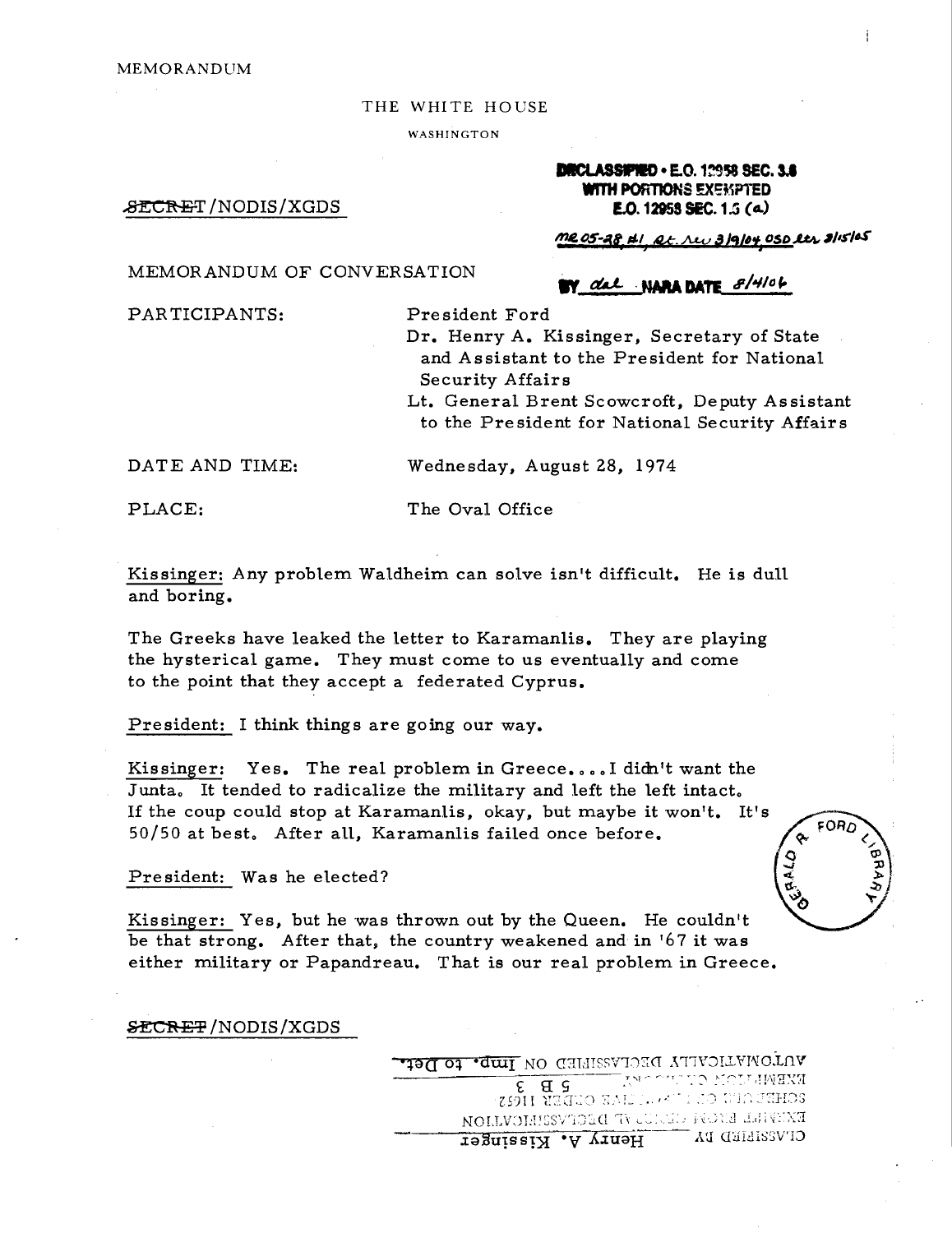## # \\text{\math}\text{\math}\text{\math}\text{\math}\text{\math}\text{\math}\text{\math}\text{\math}\text{\math}\text{\math}\text{\math}\text{\math}\text{\math}\text{\math}\text{\math}\text{\math}\text{\math}\text{\math}\te

There is a Greek-Turkish dispute over the islands, which involves overflight rights and the territorial sea. When we negotiate, a1l of these issues must be brought in so Turkey can give in other places what the Greeks have lost in Cyprus. They can't get back a satisfactory resolution in Cyprus alone.

The published a "Kissinger-plan" today. It actually is not bad. Maybe they got it from Iakavos. The British are sending someone here. I think we should approve their taking an initiative.

#### Pre sident: Go ahead.

Kissinger: I asked the Soviets for ideas. Dobrynin said they don't have a plan. They have the same problem as us -- they don't want to antagonize Turkey. It may be impossible to keep the issue out of the General Assembly in September.

#### On SALT

Let's do it not in terms of numbers. That would not be fair to the NSC. You just want to talk philosophy. The basic philosphy has been to look at what we and the Soviets were likely to do and then create a situation that the Soviet Union couldn't run away with the arms race.

We think we are at the limit of Congressional spending.

President: That's right, in the absence of a national crisis and a surge of patriotism.

Kissinger: We would need \$5-10 billion a year to really kick our strategic forces up to a higher level.

We can't maintain that we can trade, etc. with the Soviet Union and still maintain that they are seeking a first strike and building strategic forces to match it.

Have you seen the numbers involved?

President: Not really.

Kissinger: We are now far ahead in warheads. They will gradually catch us as they MIRV their weapons. The question is what is significant and what is it worth to stay ahead of them. What is strategic superiority?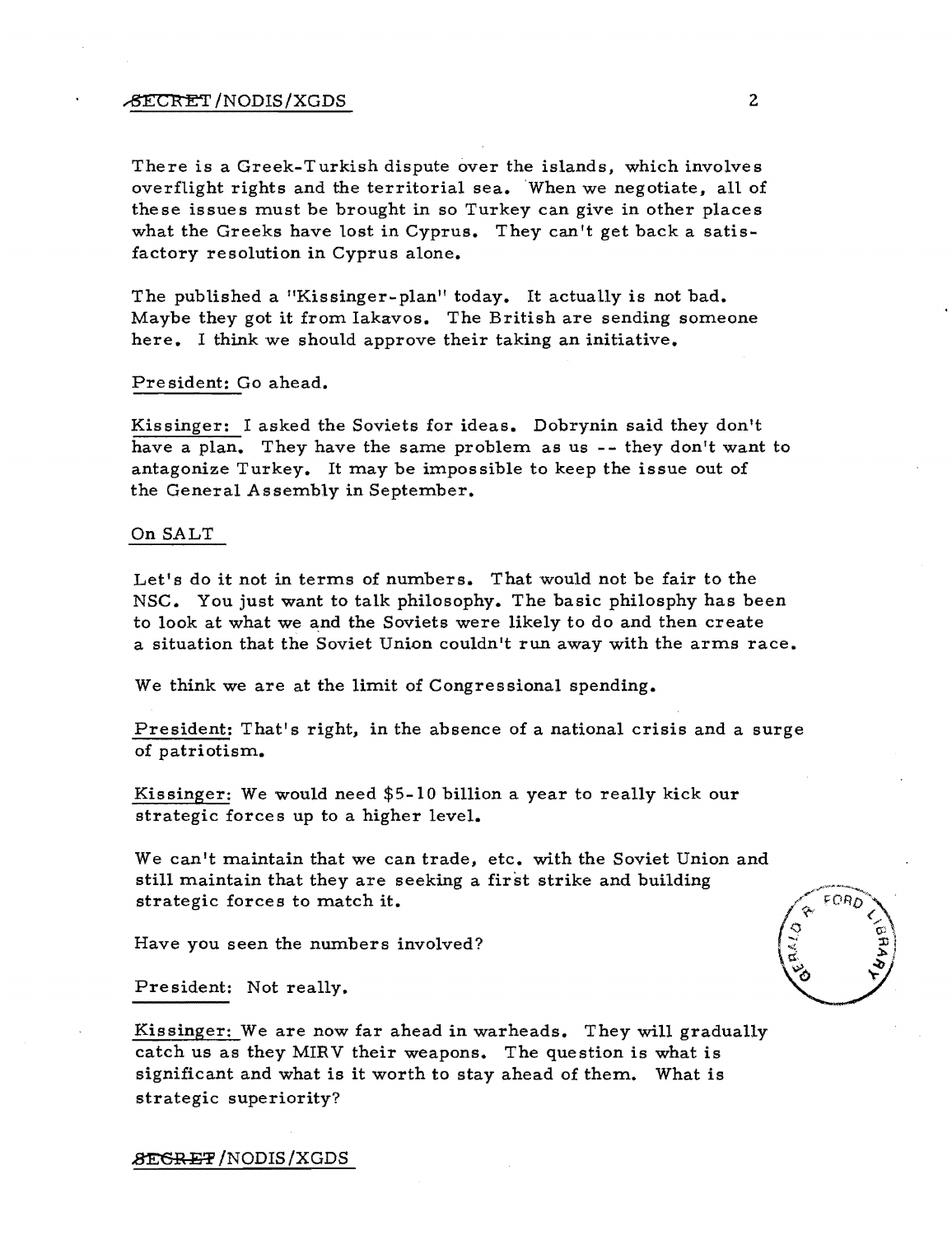#### $\texttt{FCTEF}$ /NODIS/XGDS 3

It is difficult for me to imagine any political advantage from any minor difference in numbers.

For political purposes, we are' equal now.

President: They make up by throw weight.

Kissinger: Throw weight is useful only if it can be translated into numbers of warheads and accuracy. But they haven't yet put on large numbers of warheads -- the most is So large numbers will have to be on the next generation, not the one they are developing now.

Their accuracies are not now up to ours. Whenever you want more throw weight, we can do it any time, within the agreement, in the Minuteman silos. We could probably put warheads per missile, if there is any use to it.

We cannot look as if we were behind, and it would look better if we were ahead, but it has little political significance.

Increasing the B-52 alert is a signal **--** there is no way to see an alert with Minuteman. We don't see any increased alert for their missiles.

It is not that we can neglect our strategic forces, but that with the present programs, there is no way we can fall behind. If we have . more funds, I think it is better to put them in our tactical forces.

President: What does the include?

Kissinger: All but tactical forces. But Brown counts all of them. Brezhnev told us we had **nuclear weapons.** If you count everything, in the worst case you get up around there.

On superiority you can get any briefing you want. If you count bombers, we are about even on throw weight, but bomber throw weight is different. Take the worst case on throw weight -- give them high accuracy. Even if they got the Minuteman, we would have still about warheads. To do this they would have to launch at least warheads, or missiles, simultaneously, in a north- south direction, and assume you wouldn't launch Minuteman on warning. Even then we would have our bombers, submarines, and FBS.



Þ,

**&ECRET/NODIS/XGDS** 

,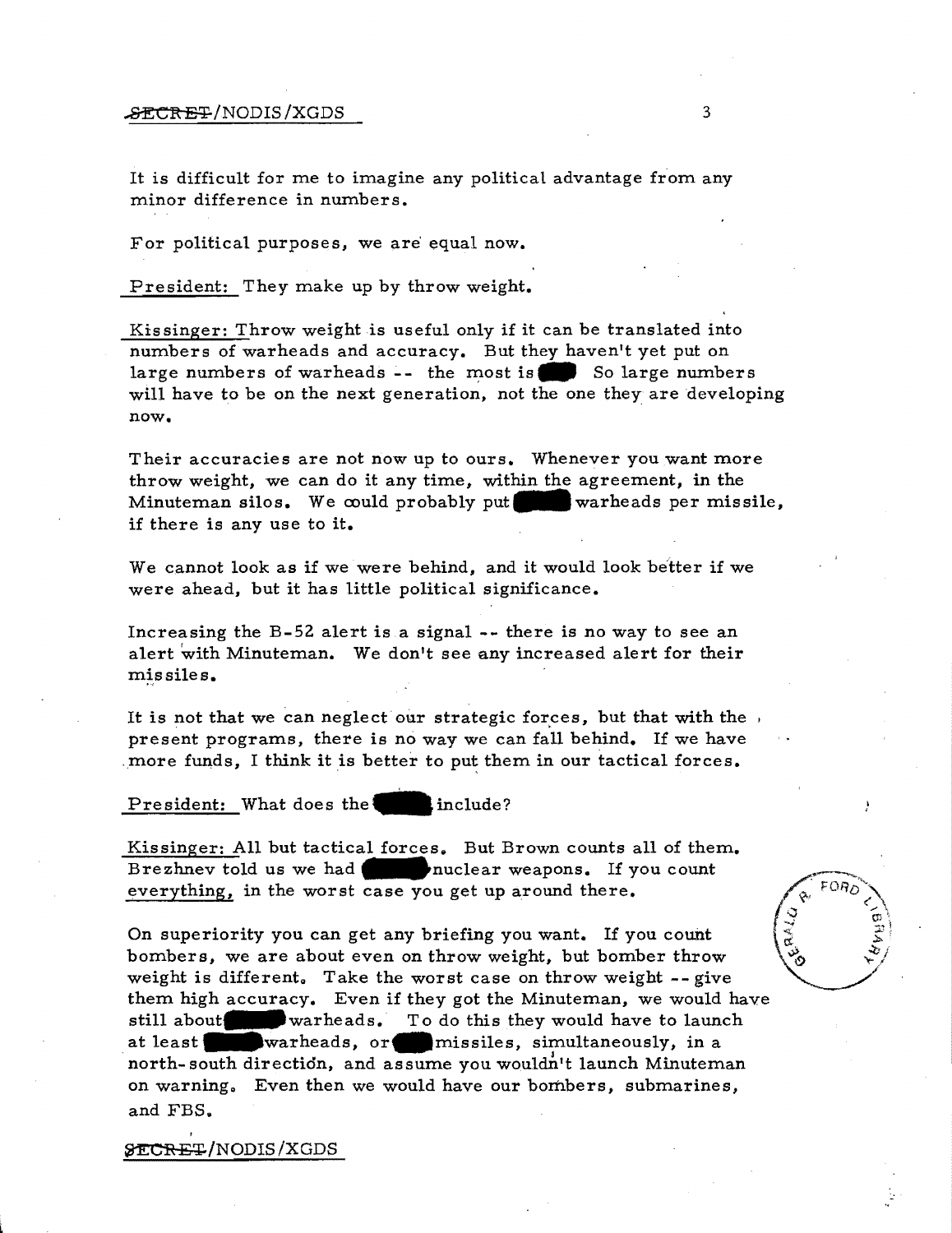#### $\tt 2ECREF/NODIS/XGDS$  4

There is almost no way they can knock everything off at once. I find it hard to visualize what strategic superiorty is. It actually would work better on them, because they have less of their forces at sea. This is my concern over the obsession with the Zumwalt approach. It undermines our relationship with the Soviet Union. It will start them into a massive program which we maybe can not sustain. I think movement is propitious now, when you are thought of as a hardliner.

Pre sident: I am.

Kissinger: Yes, while we can still threaten them with a breakout if they don't go along.

President: The problem is how to get a public debate to sustain our position. Scoop makes it sound so simplistic. We have got to find a way to get public opinion on our side.

Kissinger: It is easy to get opinion on our side, but not without undermining our credibility with the Soviets.

President: That is right: Whatever you argue against, Scoop undercuts us with the Soviets.

Kissinger: We have to say we are second to none; to ourselves we must recognize that it is probably an unusuable force. Europe has never recovered from World War I. I don't think a political system which inflicts or accepts 20- 90 million can survive.

President: Which comes first, the public relations or the negotiation?

Kissinger: Negotiation first. As in SALT I, it will be acclaimed. We had a coalition of conservatives, Jews, and liberals who are determined to damn anything that is associated with Nixon. This coalition will break out, and I think the liberals will now go back to the left and attack you from there. I think Jackson is finished.

President: I agree. The only strength he has left, now that the Jews seem to be leaving him, is Meany.

# $\frac{1}{2}$

#### **SEGRET**/NODIS/XGDS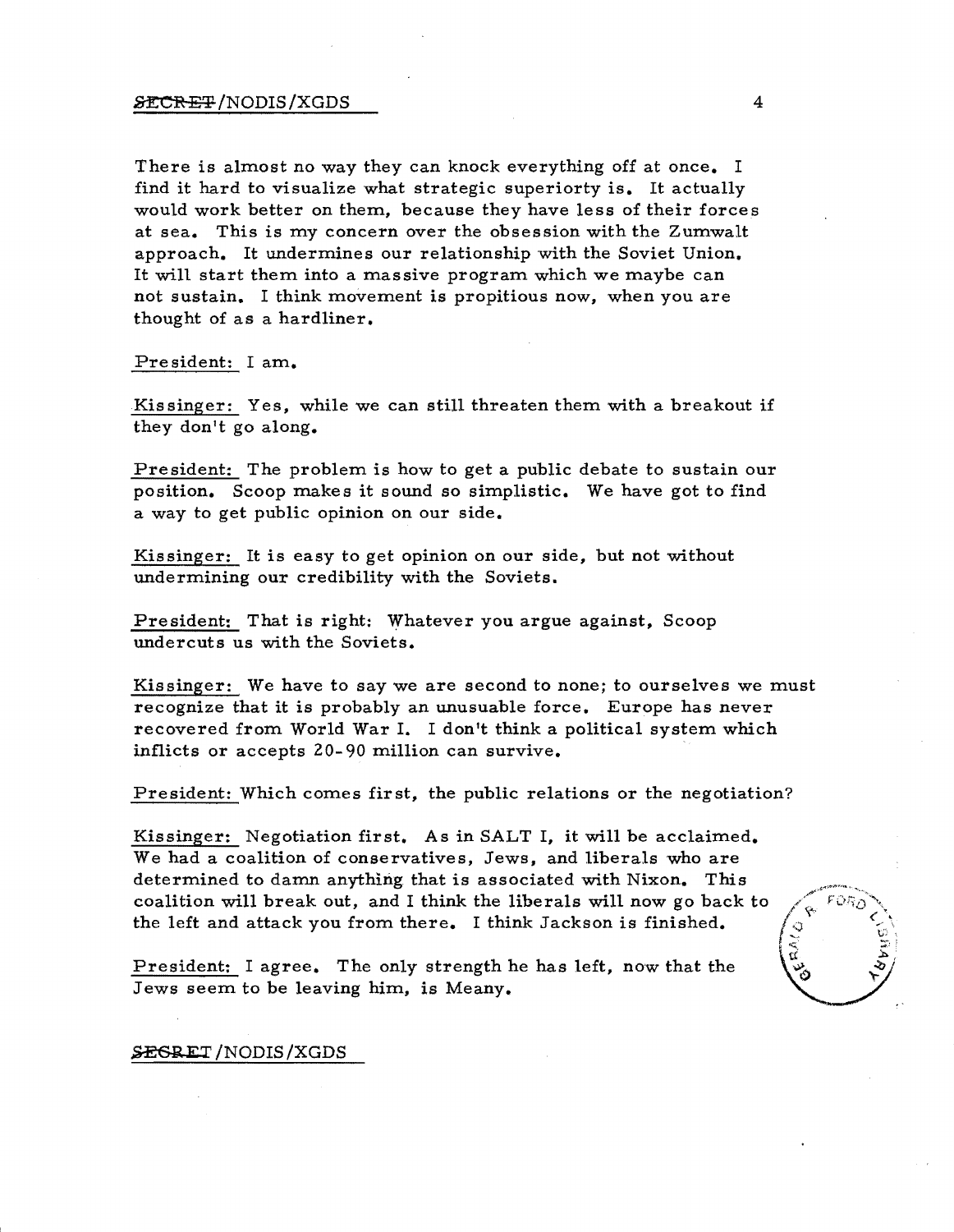Kissinger: SALT I. It was during Vietnam. Every budget was cut by the Hill. Defense made no proposals for increasing the size of our forces. We had no program even on the drawing board. The Soviets had a big building program going on. What we did is to freeze the force at the '72 level. New missiles could come only by using the old holes. SALT didn't create the numbers gap -- it was there, and SALT put a lid on it.

For sea force s. I talked to the JCS individually and collectively, and they said they didn't want a crash program on submarines immediately in order not to jeopardize Trident.

SALT I was a plus for us and all the talk is politicking. The numbers gap exists only if bombers are not counted.

The foreign assessment of SALT I is that it put a ceiling on Soviet programs. We also used it to accelerate Trident and get improvements in accuracy, etc. At most SALT I ratified a situation -- it did not create it.

SALT I came at the outset of the Minuteman program. Our warhead advantage was two to one. Now it is four to one.

What the numbers are we should put before you carefully and with all your advisers present.

My conflict with Schlesinger is this: Defense puts the emphasis on throw weight because it could be turned into warheads and threaten Minuteman. They are right, but politically they are wrong. Before they got that far we could build a bigger Minuteman, and get mobiles, etc.

The Soviets told me in March that if we extend agreement three years, they would give us 11 00-1000. We rejected it. We are all agreed on this. We would shortly reach 1100 and then have to stand still while they went on. The only difference was on the differential. Jim then proposed 350. I didn't object but I thought they wouldn't buy it. I proposed 700, which is 30% below their program. Nixon proposed it and Brezhnev toyed with the idea. They rejected it, I think partly because of the time frame. The agreement would break out just when deployment programs got underway. So we went for a 10-year time frame. I floated with Dobrynin the idea that they get 2500 to 2300 and we get 1300 warheads to their 1000.

~/NODIS/XGDS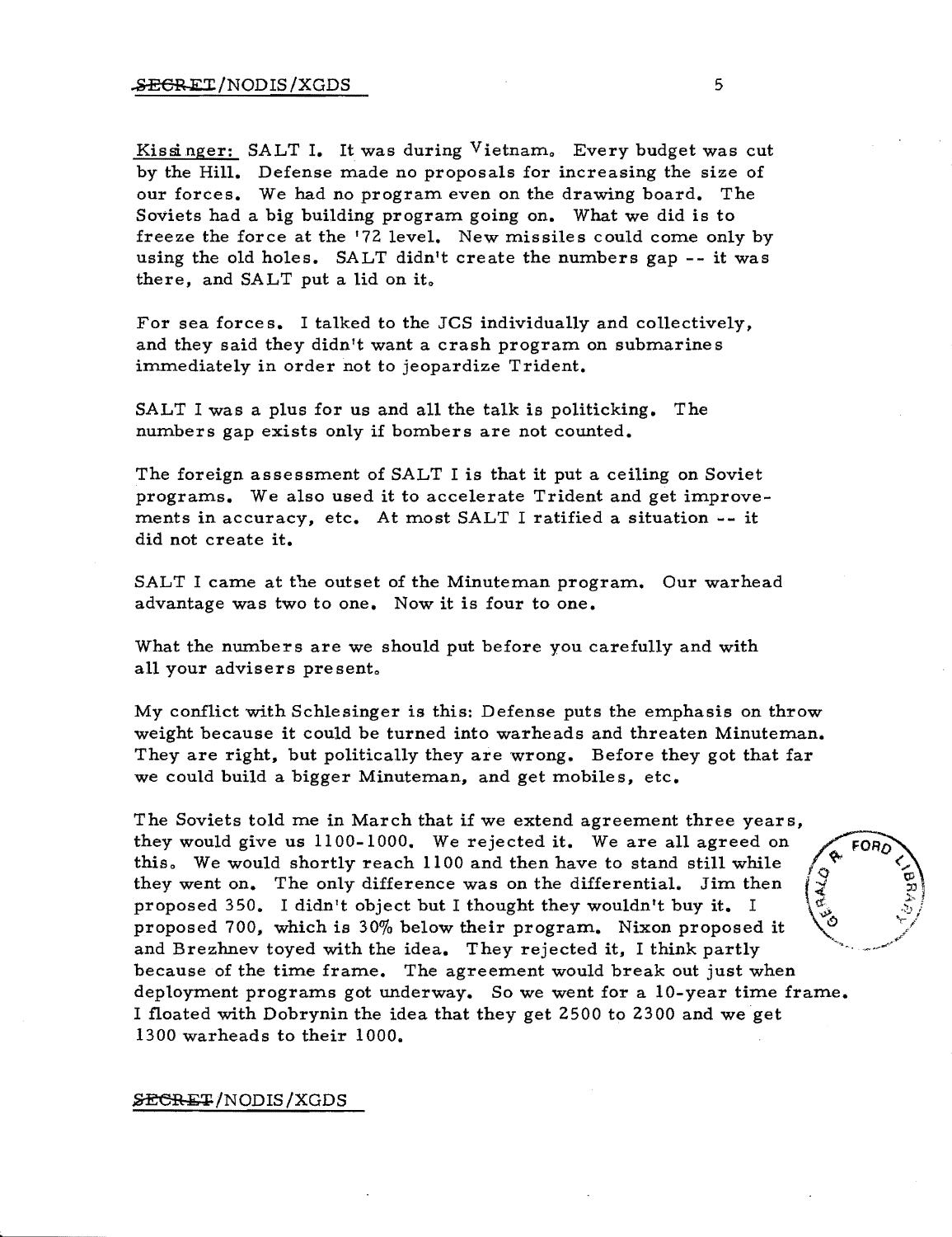#### $\mathcal{F}$   $\mathcal{F}$   $\mathcal{F}$   $\mathcal{F}$   $\mathcal{F}$   $\mathcal{F}$   $\mathcal{F}$   $\mathcal{F}$   $\mathcal{F}$   $\mathcal{F}$   $\mathcal{F}$   $\mathcal{F}$   $\mathcal{F}$   $\mathcal{F}$   $\mathcal{F}$   $\mathcal{F}$   $\mathcal{F}$   $\mathcal{F}$   $\mathcal{F}$   $\mathcal{F}$   $\mathcal{F}$   $\mathcal{F}$   $\mathcal{F}$   $\mathcal{F}$   $\mathcal{$

President: Let's see. That would include Minuteman.

Kissinger: And Poseidon and Trident. We would keep everything we are planning. The numbers will change a hundred times -- this is just an idea. Schlesinger might buy this, but he would want to insist that the bulk of them be at sea. [Talked about "The Fleet that had to  $Die. "]$ 

Naval warfare doesn't come easy to the Soviets. For us to tell them where to put their missiles would be unacceptable.

But you should hear all the arguments from the people themselves. You have an unusual opportunity to get a SALT agreement when Brezhnev comes. He will be afraid you will break out, and your ability to do this will diminish.

I think we should get a breakthrough in October, ratify it at the end of November and have it signed next summer.

President: If we follow this format, we need several NSC meetings.

Kissinger: We need one in September and one in early October.

President: I like specifics. Can we have charts which will show the alternative s?

Kissinger: Everything I have told you on an analytical basis is accurate. No one would disagree.

[Note: NSC meetings on SALT were held September 14, September 17 , and October, 1974.]



#### &ECRET/NODIS/XGDS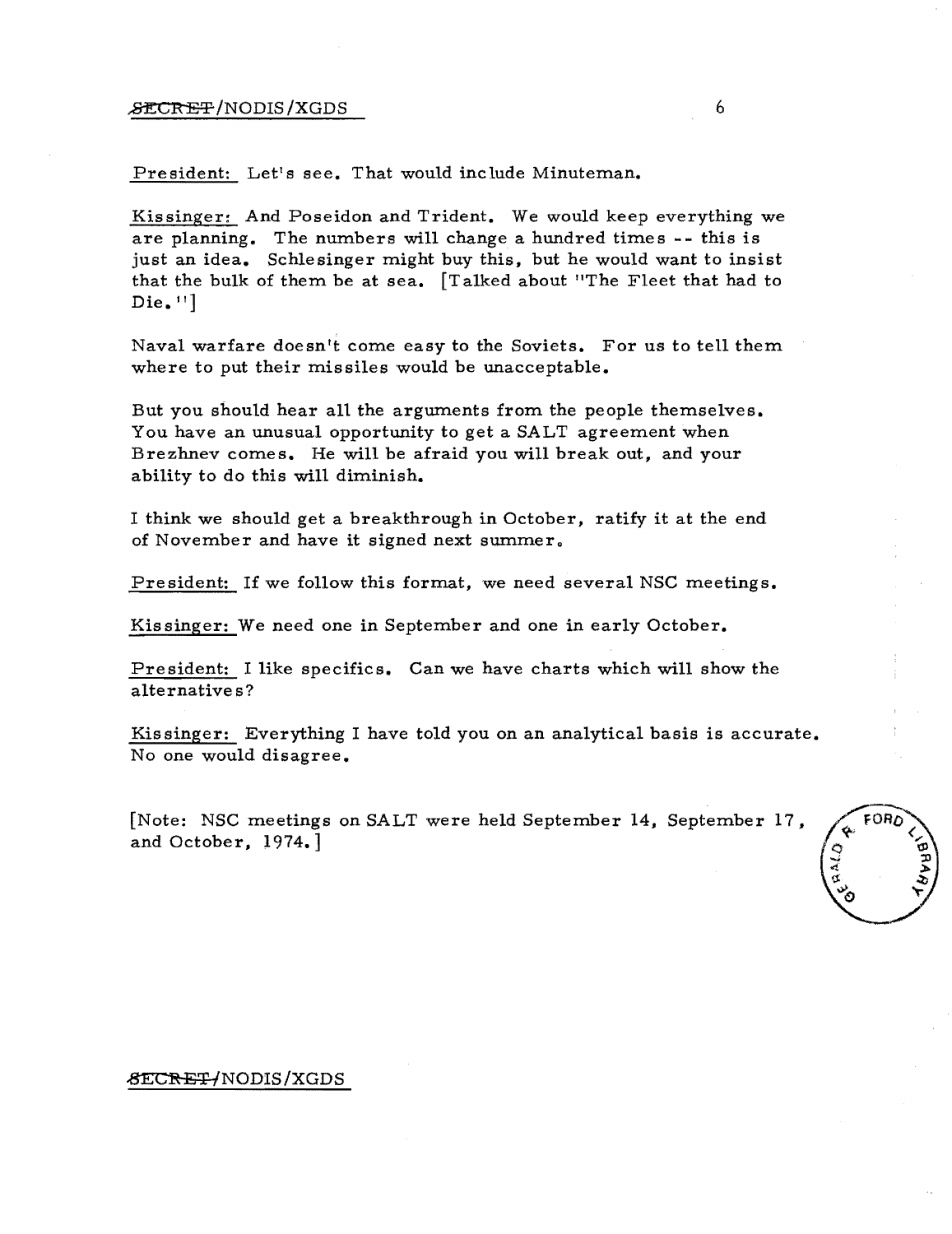WITHDRAWAL ID 017644

REASON FOR WITHDRAWAL . . . . National security restriction TYPE OF MATERIAL . . . . ` . . Memorandum of Conversation CREATOR'S NAME . . . . . . . Ford, Kissinger, and Scowcroft DESCRIPTION . . . . . . . . . 9:00 a.m. meeting CREATION DATE . 08/28/1974 VOLUME . 3 pages COLLECTION/SERIES/FOLDER 10 • 031400206 COLLECTION TITLE . . . . . . National Security Adviser. Memoranda of Conversations BOX NUMBER . . . . . . . . . . 5 FOLDER TITLE . . . . . . . . August 28, 1974 - Ford, Kissinger DATE WITHDRAWN . . . . . . . 03/31/2004 WITHDRAWING ARCHIVIST GG

 $$ 

**REMANDE**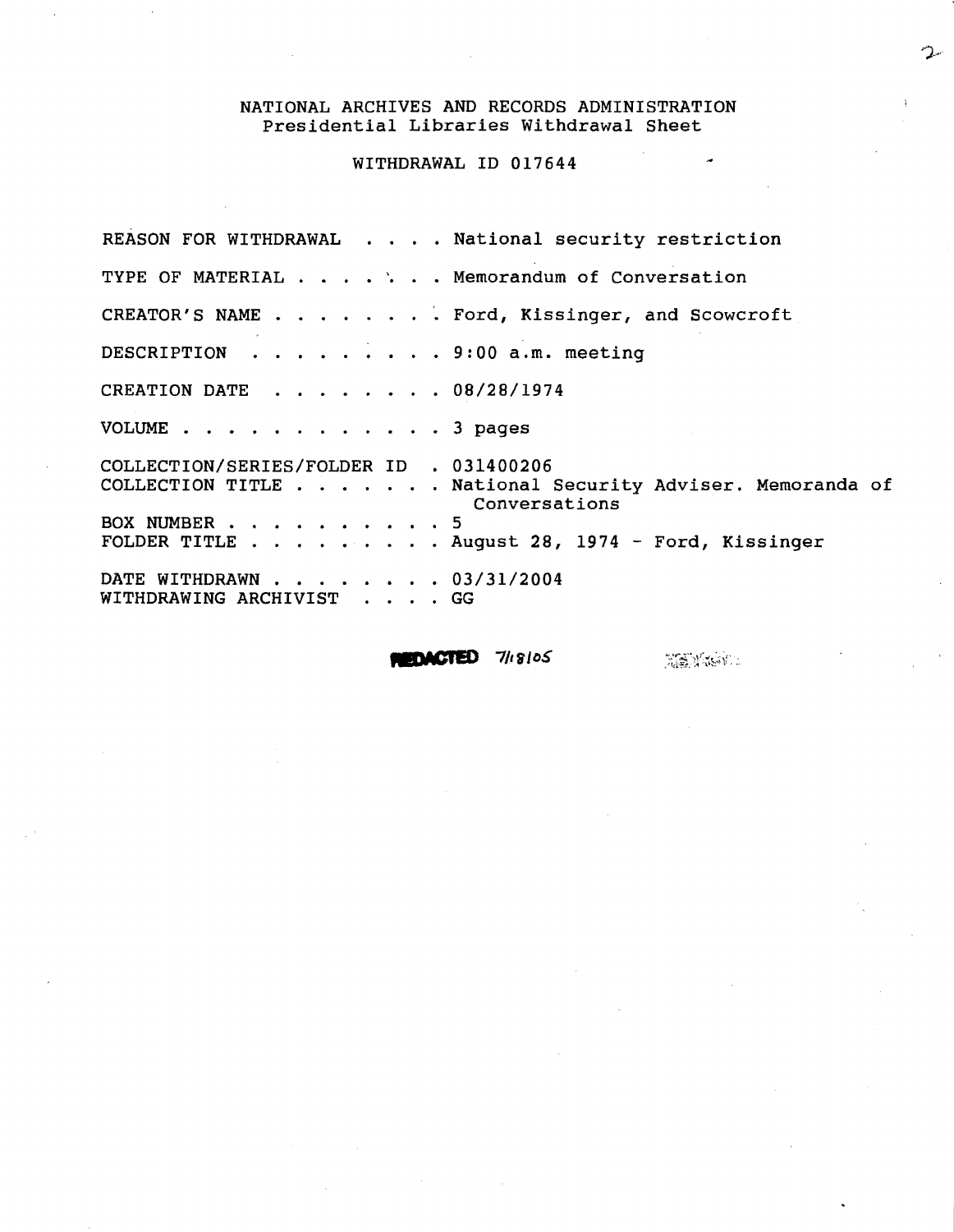THE WHITE HOUSE WASHINGTON<sup>®</sup>

~ /NODIS/XGDS

**I.O. 12000 \$EC. 3.6 INTIONIS EXEMPTED**  $0.12950$  SEC. 1.5 (c)  $A$  les  $7||P|$  os otate review 3/9/04

**UNRA DATE 7/28/06** 

#### MEMORANDUM OF CONVERSATION

PARTICIPANTS:

President Gerald R. Ford

Dr. Henry A. Kissinger, Secretary of State and Assistant to the President for National Security Affairs<sup>1</sup>

Lt. General Brent Scowcroft, Deputy Assistant to the President for National Security Affairs

DATE AND TIME:

Wednesday, August 28, 1974  $9:00 a.m.$ 

PLACE:

The Oval Office

Kissinger: If Giscard is kicking the U.S. around, that would be three French Presidents in a row. That makes it endemic. That would be intolerable, and I would recommend we break the French. We can't have Europe organized against us.

It seems to be in the Europeans' blood that they must cut up anyone who gets ahead. Europe has more wars than any since ancient Greece.

I am convinced many of our problems in Greece come from the British .

.. .. " .. t ~ .. ~ " .. " .......... " " " ....... " • " " .... " .. "' .. , ............ " .... ~ " .... " .. " " .. " " " " " ................. t ....... " ......... " ......... " ............. ., ." .. " .. " ...... " ..... - • " .. "

The British sent two emissaries here yesterday. First they said the election announcement would be 4 September for 3 October. One of the things that went wrong in the July negotiations was the British wanted to hit a home run.

Anyway, they wanted to send an emissary to Ankara to extract something from the Turks. We had to commit ourselves to put pressure on the Turks -- then to commit ourselves to do it to Greece. If this failed, the British would back out. I said we welcomed their efforts but if we had to put pressure -- if it worked, the British get credit, which is okay, but if it failed we get the blame for not making enough of an effort. I told them I have to take it up with you. I said that to gear it all up to the British elections, to have it done by a Deputy Under Secretary, to have us make this effort, had great risk. Within an hour they called to call it off and



said not to bring it up with you.  $\Gamma_{\text{CLASSIFIED~BV}}$  Henry A. Kissinger EXEMPT FIXEM GENERAL DECLASSIFICATION<br>COHEDUL (3) (1, 2000): TO ORD 43, 11652 EXEMITION CAPACOR 5(b)  $(1, 3)$ AUTOMATICALLY DECLASSIFIED ON Imp. to det.

SECRET/NODIS/XGDS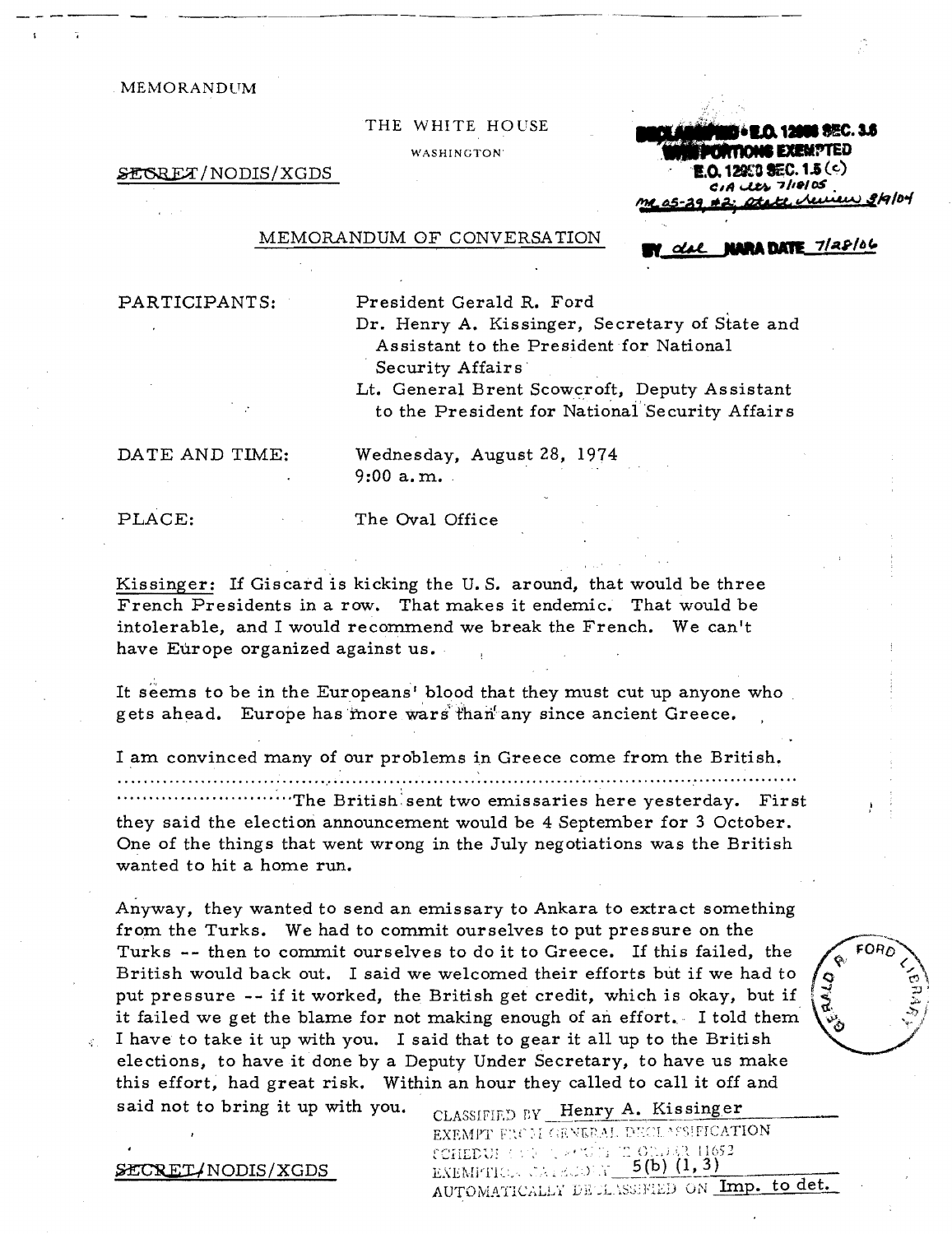#### ${SECHET} / NODIS / XGDS$  2

It is a cheap maneuver. We, at some point, have to get involved. But to commit our pressure to a junior minister for goals we don't even have a feel for, and without any idea what was negotiated with Greece and Turkey.

My recommendation is: The Greeks are calming down. When Karamanlis replies, we might think of sending an answer with a responsible guy like Bunker. We should want to see the character of his reply.

The President: The British effort would undercut anything further by us.

Kissinger: They had three good points, but the Greeks wouldn't buy, and maybe the Turks wouldn't, and then we have shot that bullet. Without the British elections, we might get the British out in front, but with the elections, Wilson would use it at our cost. John Freeman said to me: Don't trust Callaghan during an election.

The President: If I am asked what we are doing  $\dots$ .

Kissinger: We are in constant touch. We are supporting the British efforts. We are willing to step up our efforts.

The President: If they ask about the Soviet effort....

Kissinger: I would say it is still being discussed.

The President: Can't we rely on current diplomatic efforts plus the Security Council?

Kissinger: I would say the Geneva forum is best, but any forum of two parties would be acceptable. Say something nice about the Greeks any settlement should respect Greek honor and dignity.

Let me spend five minutes on CSCE.

The original proposal by the Soviet Union in the early 1960's excluded the United States. Its purpose was to present a substitute for a peace treaty and to create the mood that NATO was no longer necessary. We originally opposed it but gradually changed because all the European leaders pleaded for it and Brandt cut the ground out from under us by

#### ~/NODm/XGDS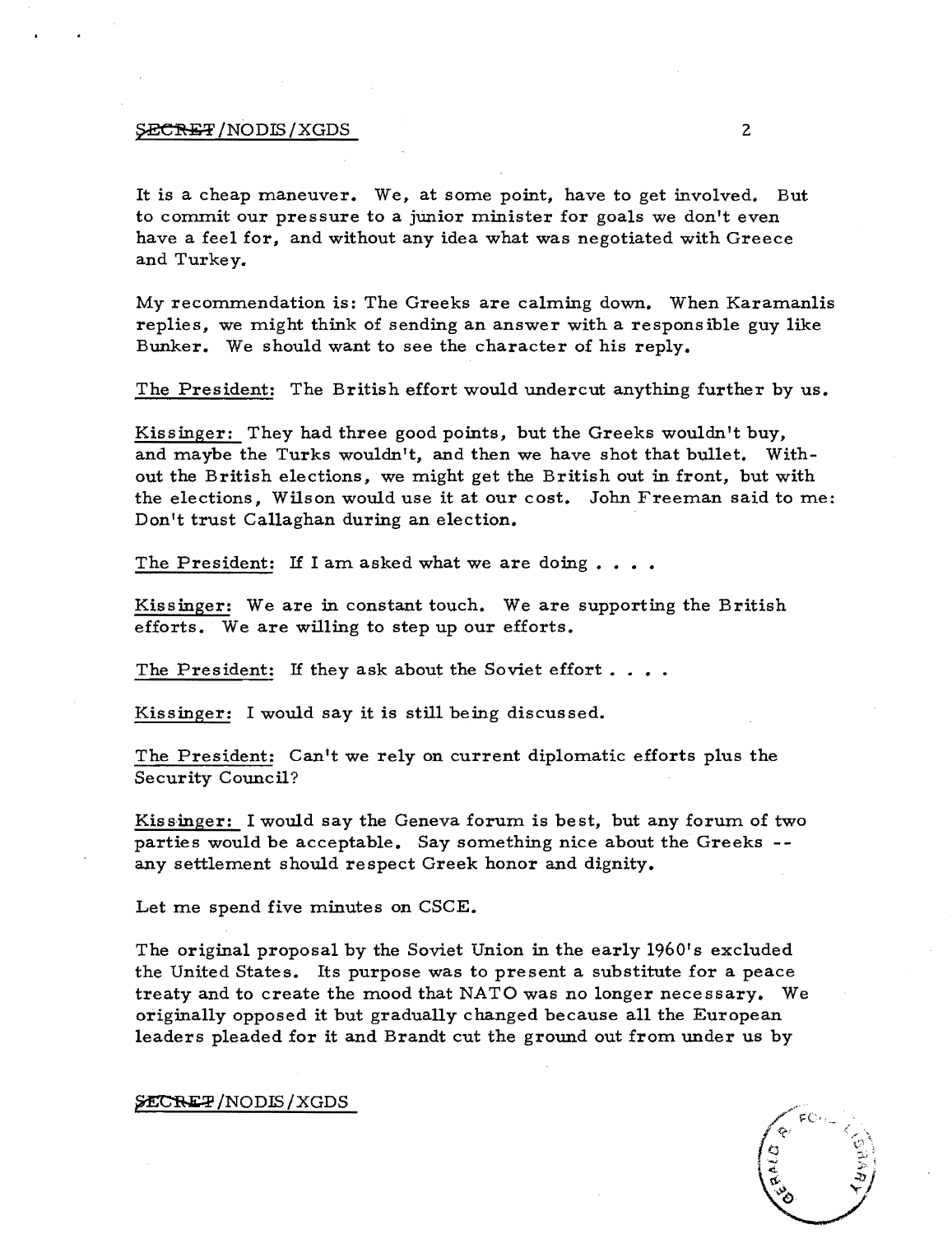#### $\cancel{\mathsf{SCR}}$   $\rightarrow$  3

recognizing East Germany. Brandt is a good example of a flashy guy with no substance behind it.

Your tactical problem with the CSCE Summit is the Europeans say they don't want a Summit but if you oppose it, they will come out for it and drag you into it. So you have got to stay a half step ahead. But with the Soviets, don't commit yourself so the Soviets can use it against us with the Europeans.

The document has four major parts, including the statement of principles, then the three baskets. One is conference-building (military) measures, economic matters, and human contacts.

The document is meaningless. The big issue is the question of the inviolability of frontiers as against peaceful change -- where the peaceful change will be. Now the big issue is peaceful contacts. The Europeans are trying to work on the Communist parties so they are pushing this. The Communists have gone along with much of it. We have asked the Europeans to put down all their demands in writing so we can put it to the Soviets, and they don't want to.

We are now at Stage II. The Soviets want to have a Summit before the end of the year. I think it would be better in the Spring.

The President: I think it is mandatory to come after the first of the year.

Kissinger: I think you have to make the trip through Europe first. I would go to Yugoslavia, Romania, and Hungary. We haven't been invited there, but there is some merit in the Soviets seeing a welcome in even a loyal satellite -- no President has ever been there [Hungary].

The Giscard statement certainly shows the domestic pressure he is under.

The Pres ident: And I saw the Africans.

Kissinger: No. I saw them. As a fact, there is little we can do for the Africans. What they want is pressure on South Africa.



SECRET/NODIS/XGDS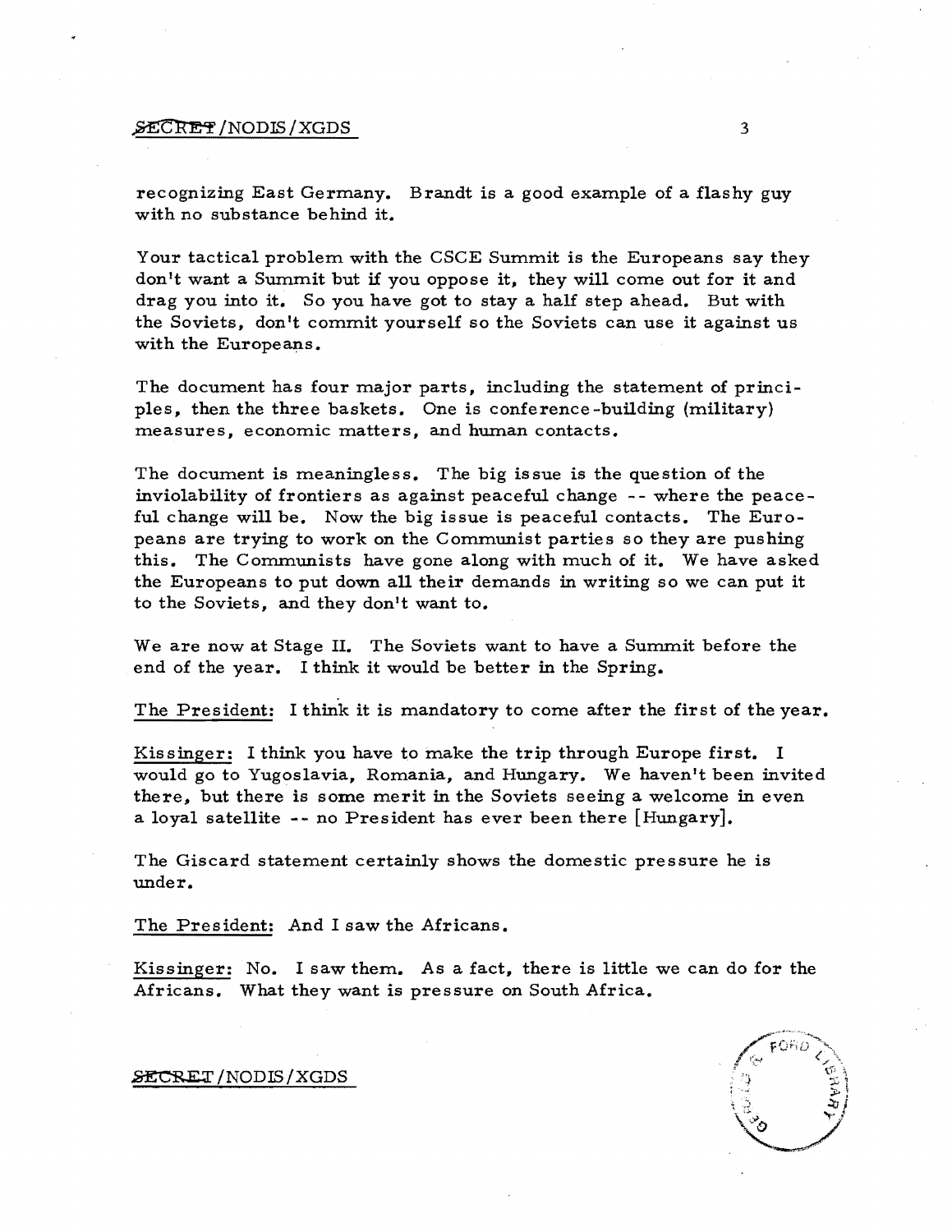#### WITHDRAWAL ID 017645

REASON FOR WITHDRAWAL . . . . National security restriction TYPE OF MATERIAL . . . . . . Note DESCRIPTION · Scowcroft's notes from August 28, 1974  $\mathbf{u}^{\prime}$  ,  $\mathbf{u}^{\prime}$  ,  $\mathbf{u}^{\prime}$  ,  $\mathbf{u}^{\prime}$  $\bullet$  $\sim$ meeting with Ford and Kissinger CREATION DATE  $\ldots$ ,  $\ldots$ , 08/28/1974 VOLUME . . . . . . . . . . . . 7 pages COLLECTION/SERIES/FOLDER ID . 031400206 COLLECTION TITLE ... National Security Adviser. Memoranda of Conversations · 5 BOX NUMBER . August 28, 1974 - Ford, Kissinger FOLDER TITLE . . . . DATE WITHDRAWN . . • . .. 03/31/2004 WITHDRAWING ARCHIVIST . . . . GG